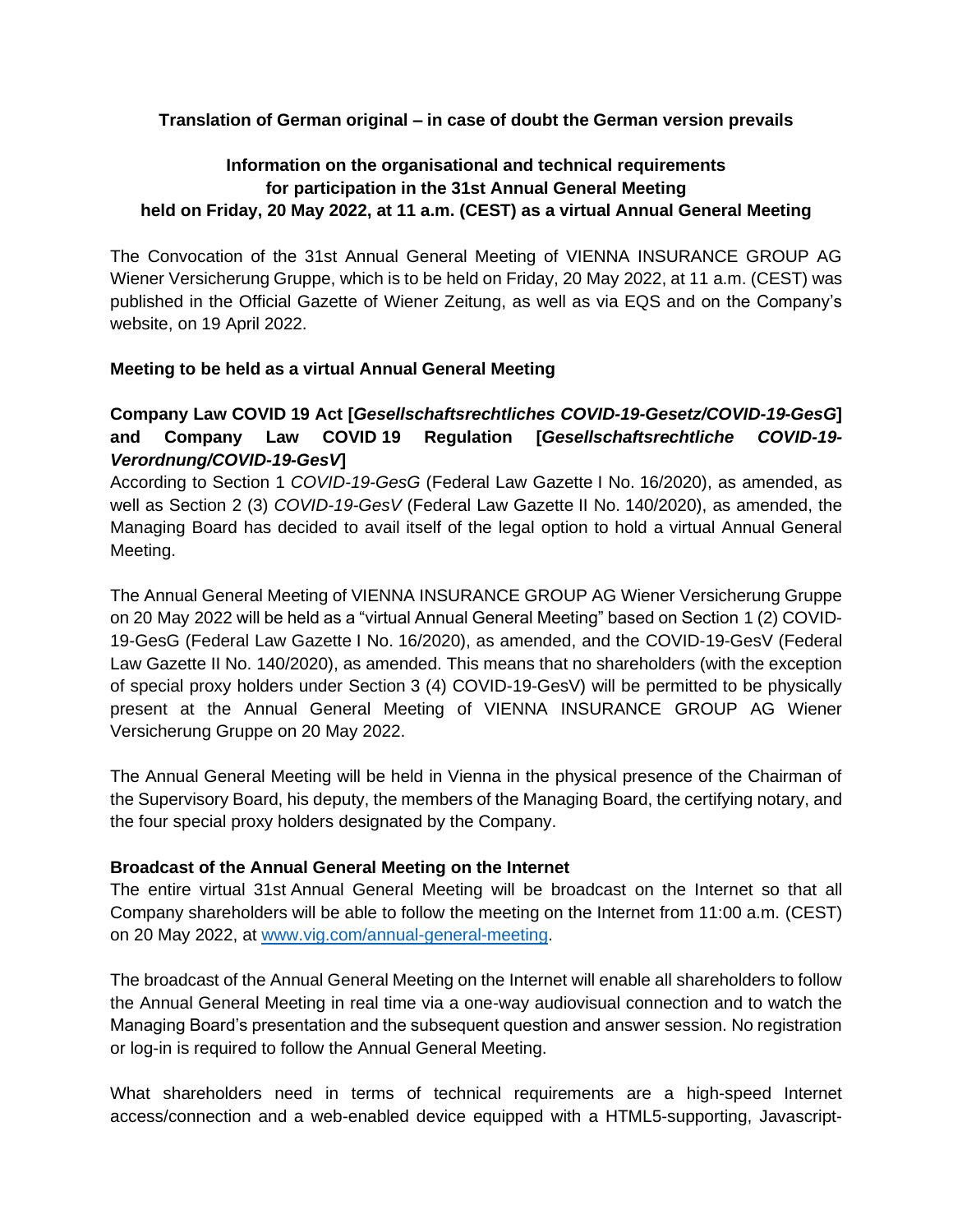activated web browser and capable of audio and video playback of the broadcast (e.g. a PC with a monitor and loudspeaker or a notebook, tablet, smartphone, or the like).

Please note that the live broadcast as a virtual Annual General Meeting does not permit remote participation (Section 102 (3) no. 2 Stock Corporation Act [*Aktiengesetz/AktG*]) or remote voting (Section 102 (3) no. 3 *AktG* and Section 126 *AktG*) and, as a result, the Internet broadcast is not a two-way connection. Shareholders can thus only observe the Annual General Meeting.

It should be noted that the Company is only responsible for the use of technical communication devices to the extent that they are within the Company's sphere of influence (Section 2 (6) *COVID-19-GesV)*.

# **The right to vote, the right to put forward motions, and the right to raise objections can only be exercised through special proxy holders**

Pursuant to Section 3 (4) *COVID-19-GesV*, a shareholder may **only put forward a motion**, **vote**, or **raise an objection** at the virtual Annual General Meeting of VIENNA INSURANCE GROUP AG Wiener Versicherung Gruppe on 20 May 2022 **via one of** the **special proxy holders** listed below, who are independent of the Company. The costs associated with the special proxy holders will be borne by the Company.

Shareholders who are entitled to participate in the Annual General Meeting and have provided proof thereof to the Company in accordance with the specifications in the Convocation have the right to appoint one of the proxy holders listed below to exercise his/her voting right, right to put forward motions, and right to raise objections.

- (i) Mr Michael Knap c/o Interessenverband für Anleger, IVA Feldmühlgasse 22, 1130 Vienna [knap.vig@hauptversammlung.at](mailto:knap.vig@hauptversammlung.at)
- (ii) Mr Christoph Moser, Attorney at Law c/o Schönherr Rechtsanwälte GmbH Schottenring 19, 1010 Vienna [moser.vig@hauptversammlung.at](mailto:moser.vig@hauptversammlung.at)
- (iii) Mr Christoph Nauer, Attorney at Law c/o bpv Hügel Rechtsanwälte GmbH ARES-Tower, Donau-City-Straße 11, 1220 Vienna [nauer.vig@hauptversammlung.at](mailto:nauer.vig@hauptversammlung.at)
- (iv) Mr Richard Wolf, Attorney at Law c/o Wolf Theiss Rechtsanwälte GmbH & Co KG Schubertring 6, 1010 Vienna [wolf.vig@hauptversammlung.at](mailto:wolf.vig@hauptversammlung.at)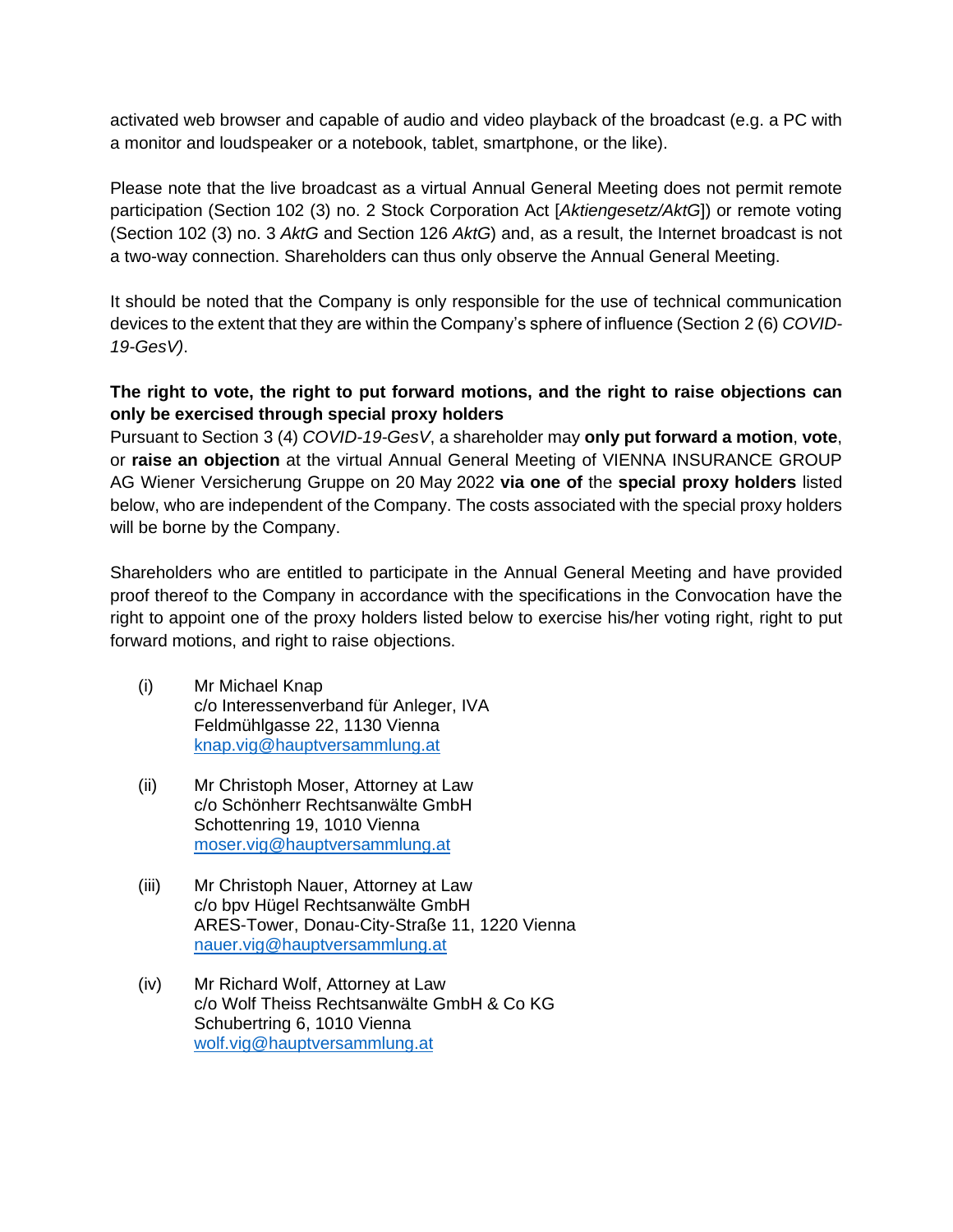A proxy form for the purpose of granting a proxy to one of the special proxy holders and a form for revoking proxy are available on the Company's **website** at [www.vig.com/annual-general-meeting;](http://www.vig.com/annual-general-meeting) **using the proxy form is mandatory**.

We kindly ask you to indicate **that e-mail address** in the appropriate field on the proxy form which you will use to **deliver instructions, motions, or objections** to the proxy holder or to **send questions and statements** to the Company, so that we **can check your identity as a shareholder**.

In your interest, proxy forms should be submitted by **19 May 2022, 3:00 p.m. (CEST)** by one of the following options indicated below.

Proxies can be **e-mailed** to the special proxy holder you have chosen to the respective e-mail address listed above. This method of transmission ensures that the proxy holder you have chosen can directly access the proxy. In addition, the following communication channels and addresses are available for sending proxy forms:

- By post: VIENNA INSURANCE GROUP AG Wiener Versicherung Gruppe, c/o HV-Veranstaltungsservice GmbH, Köppel 60, 8242 St. Lorenzen am Wechsel
- By fax: +43 (0)1 89 00 500-60
- By e-mail: the respective e-mail address of the special proxy holder you have chosen as listed above (as a scanned attachment – TIF, PDF, etc.)

Delivery of the proxy in person at the meeting site is expressly prohibited.

When authorising another person, it should be noted that an effective "**proxy chain"** (sub-proxy) must be in place to ensure that one of the four special proxy holders is authorised to exercise the right to vote, the right to put forward motions, and the right to raise objections at the Annual General Meeting. It is not permissible to authorise a person other than one of the four special proxy holders to exercise these rights at the Annual General Meeting pursuant to Section 3 (4) *COVID-19-GesV*. However, it is permissible to authorise other persons to exercise different rights, particularly the right to information and the right to speak, which are to be exercised in accordance with the general regulations (see below).

The above regulations on the granting of proxy shall apply mutatis mutandis to revocation of proxy. If the proxy is revoked after **19 May 2022**, **3:00 p.m. (CEST)**, we recommend that the revocation be e-mailed or faxed to the relevant proxy holder, as otherwise timely receipt cannot be guaranteed.

### **Instructions to the special proxy holders**

The special proxy holders will only exercise the right to vote, the right to put forward motions, and the right to raise objections in accordance with instructions. If no instruction has been given regarding a resolution proposal, the proxy holder will abstain from voting.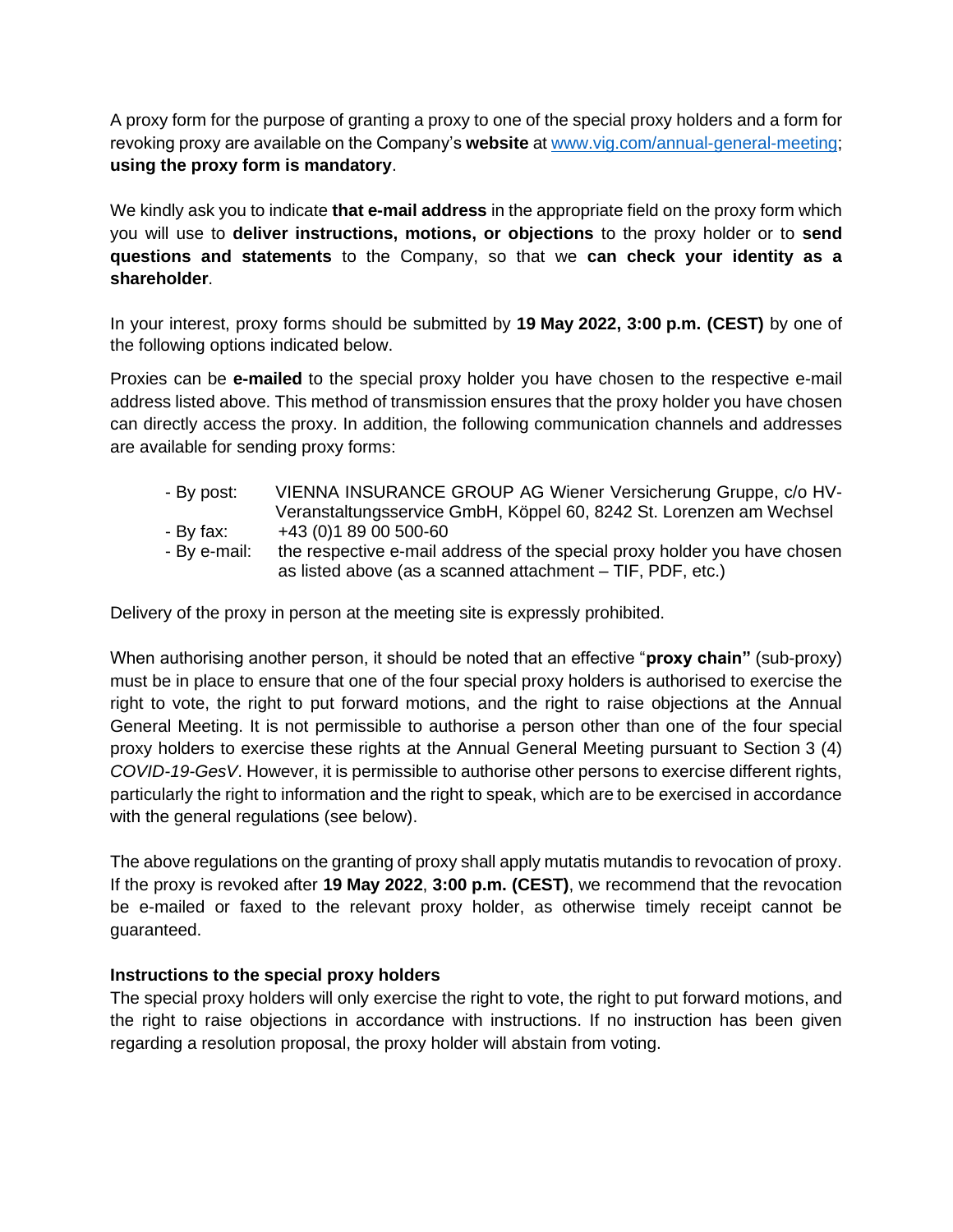The proxy holder will also abstain from voting if ambiguous instructions have been given regarding a resolution proposal (e.g. simultaneously FOR and AGAINST one and the same proposed resolution).

The shareholders are requested to issue their instructions to the proxy holders they have chosen in the appropriate section of the proxy form, which may be downloaded from the Company's website at [www.vig.com/annual-general-meeting.](http://www.vig.com/annual-general-meeting) A form for issuing instructions is available on the Company's website at [www.vig.com/annual-general-meeting,](http://www.vig.com/annual-general-meeting) together with the voting proxy. We kindly ask you to **e-mail** your instructions to the aforementioned respective e-mail address of the proxy holder of your choice. This method of transmission ensures that the proxy holder you have chosen will have direct access to your instructions.

The **instructions** can be issued **together with the granting of proxy or at a later date**. Instructions on exercising the right to vote, the right to put forward motions, and the right to raise objections can be issued before or **during the Annual General Meeting until a particular time** designated by the **Chairman**. Shareholders will be able to modify instructions already given or to issue new instructions up until such time.

Given the possibility of a large number of people trying to get in touch with proxy holders at the same time, proxy holders cannot guarantee that they can be reached by telephone **during the Annual General Meeting**. Therefore, sending an e-mail **to the aforementioned respective email address of your proxy holder** is the **only** means of communication that should be used. Each e-mail must specify the identity of the shareholder (name/company name, date of birth/company register number of the shareholder) and indicate the end of the statement by reproducing the shareholder's signature or otherwise, e.g. by stating the name/company name (Section 13 (2) *AktG*). To enable the proxy holder to **establish** your **identity** and match it with the deposit receipt, please also **include** your **securities account number** in the e-mail.

It should be noted that it **may be necessary** to briefly interrupt the **virtual Annual General Meeting** to adequately process the shareholder instructions which are given to the proxy holders during the Annual General Meeting.

### **The shareholders' right to information and right to speak**

At the Annual General Meeting any shareholder shall, upon request, be informed about Company matters to the extent that this is required for proper assessment of an item of the agenda. Condition for the exercise of the right to information is the proof of the right to attend this Annual General Meeting and the granting of a proxy to a special proxy holder (as set out in detail below and in the information concerning the rights of shareholders) The right to information and the right to speak can only be exercised **in text form by sending an e-mail** to the address set up specifically for this purpose: [fragen.vig@hauptversammlung.at.](mailto:fragen.vig@hauptversammlung.at) When sending this e-mail, please use the e-mail address which you have specified on the form for granting special proxy and attach the **question**  form, which is available on the Company's website at [www.vig.com/annual-general-meeting,](http://www.vig.com/annual-general-meeting) completed and signed by you.